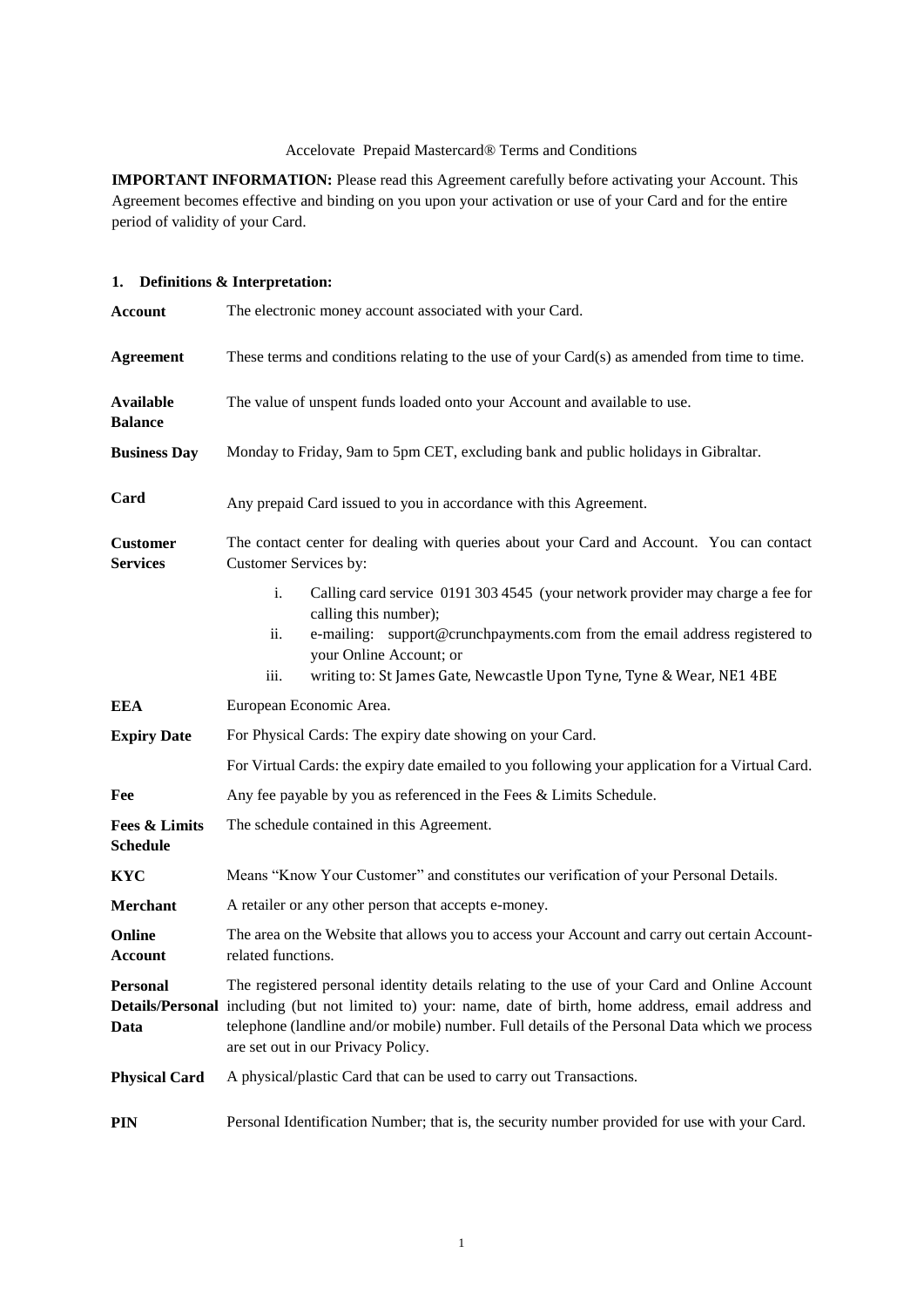| <b>Primary Card</b>                    | The first Card issued to you in response to registration of your Account in accordance with this<br>Agreement.                                                                                                                                                                                                                                       |  |
|----------------------------------------|------------------------------------------------------------------------------------------------------------------------------------------------------------------------------------------------------------------------------------------------------------------------------------------------------------------------------------------------------|--|
| <b>Primary</b><br>Cardholder           | The person who has been issued with the Primary Card and who is responsible for the use of<br>all other Additional Cards (where permitted and issued) in accordance with this Agreement.                                                                                                                                                             |  |
| Program<br><b>Manager</b>              | Crunch Payments Limited, a company incorporated in the UK with a registered address 104<br>Wapping High Street, London E1W 2PR. A company registration number 11929149.                                                                                                                                                                              |  |
| <b>Schemes</b>                         | MasterCard or Visa as applicable and as shown on your Card; Mastercard is a registered<br>trademark of Mastercard International Incorporated. Visa is a registered trademark of Visa<br>International.                                                                                                                                               |  |
| <b>Transaction</b>                     | Using your Card to make (i) a payment, or a purchase of goods or services from a Merchant<br>where payment is made (in whole or in part) by use of your Card including where payment is<br>made over the internet, by phone or mail order or (ii) a cash withdrawal made from an ATM or<br>bank using your Card.                                     |  |
| <b>Username</b> and<br><b>Password</b> | A set of personal codes selected by you in order to access your Online Account;                                                                                                                                                                                                                                                                      |  |
| Website                                | www.crunchpayments.com                                                                                                                                                                                                                                                                                                                               |  |
| we, us or our                          | Transact Payments Limited ("TPL") a company incorporated in Gibraltar with registered<br>address 6.20 World Trade Center, 6 Bayside Road, Gibraltar, GX11 1AA company registration<br>number 108217 and authorised by the Gibraltar Financial Services Commission as an electronic<br>money institution or the Program Manager acting on its behalf. |  |
| you or your                            | You, the person who has entered into this Agreement with us by virtue of your use of the Card<br>and or Account and any other person you have authorised to use any Cards in accordance with<br>this Agreement.                                                                                                                                      |  |

### **2. Your Agreement, Card and Account**

- 2.1. Your Card is issued by us pursuant to a licence from the Scheme and your rights and obligations relating to the use of the Card are subject to this Agreement.
- 2.2. You can download or print the latest version of this Agreement at any time from the Website and/or request a paper copy from Customer Services.
- 2.3. Your Card is an e-money product; it is not a credit, charge or debit card or connected in any way to your bank account.
- 2.4. This agreement is for a fixed period of time and will terminate on the date agreed on commencement.
- 2.5. It may be possible to extend the period of the program. If this is permitted you will be advised of the new termination date in writing.
- 2.6. If the program is extended for an additional period of time, these T and C's will apply for the extended time.

### **3. Purchase and activation of your Card**

- 3.1. To apply for, and use a Card you must be at least 18 and resident in the EEA.
- 3.2. Program Manager may apply for a Card on your behalf and we may require it to provide information/documentary evidence to prove your identity and address and/or we may carry out electronic identification verification checks on you.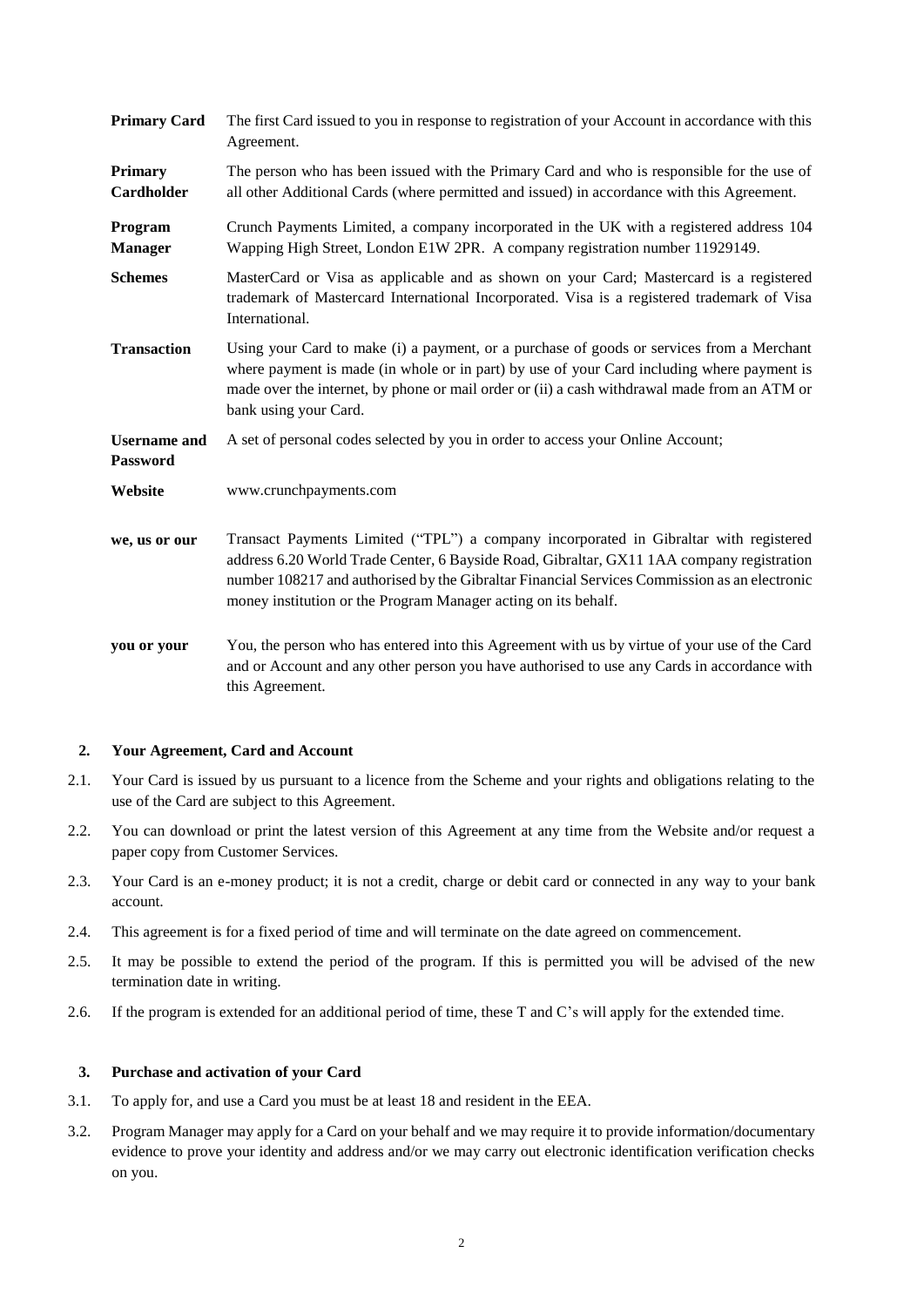- 3.3. Regardless of the type and number of Cards you have, you will have only one Account where your Available Balance is located. If we discover that you do have more than one Account, we may block your Card and terminate this Agreement.
- 3.4 When you receive your Card, you must activate your Card. You may activate your by calling the IVR service details that will be provided with your card. You must sign the signature strip on the back of the Card as soon as it is received.

## 3.5 **Personal Details**

- 3.4. When entering into Transactions over the internet, some websites may require you to enter your Personal Details and, in such instances, you should supply the most recent Personal Details that you have provided us with.
- 3.5. You must notify us of any change in your Personal Details as soon as possible by contacting Customer Services. You will be liable for any loss that directly results from any failure to notify us of a change in your Personal Details as a result of undue delay, your gross negligence or fraud. We will need to verify your new Personal Details and may request relevant KYC information/documents from you as applicable.
- 3.6. We reserve the right at any time to satisfy ourselves as to your Personal Details (for example, by requesting relevant original documents) including for the purposes of preventing fraud and/or money laundering. In addition, at the time of your application or at any time in the future, in connection with your Account, you authorise us to undertake electronic identity verification checks on you either directly or using relevant third parties.

## **4. Loading your Card**

- 4.1. Program Manager will load funds to your Card.
- 4.2. Funds cannot be loaded by you or accepted from any other source and we reserve the right to refuse to accept any particular loading transaction.
- 4.3. Once we have received a request to load the card, funds will be processed without delay and will normally be available for use no later than 1 Business Day after receipt of the payment order.

## **5. Using your Card**

- 5.1. Your use of the Card is subject to the Fees detailed in the Fees & Limits Schedule, which shall be deducted from the Available Balance.
- 5.2. Unless we inform you otherwise, you can use the Card at any Merchant who accepts the Scheme to carry out Transactions.
- 5.3. You must always ensure that you have sufficient Available Balance for each Transaction you authorise (including value added tax and other taxes, duties and applicable fees). If the Available Balance is insufficient to pay for a Transaction, some Merchants may not permit you to combine the use of your Card with other payment methods.
- 5.4. If for any reason a Transaction is carried out but its amount exceeds the Available Balance, you must pay us the deficit immediately, and if you fail to do so after receiving a notification from us, we reserve the right to take all necessary steps, including legal action, to recover this deficit.
- 5.5. There are certain circumstances where a Merchant may require you to have an Available Balance greater than the value of the Transaction you wish to make and you will only be charged for the actual and final value of the Transaction. Merchants may request this as they may need to access more funds than you initially planned to spend for example, when making hotel or rental car reservations. In the event that a Merchant has prior authorization on your Card, you will not have access to the relevant funds until the Transaction is completed or, if sooner, up to a period of 30 days. We will only block access to the exact amount of funds authorised by you.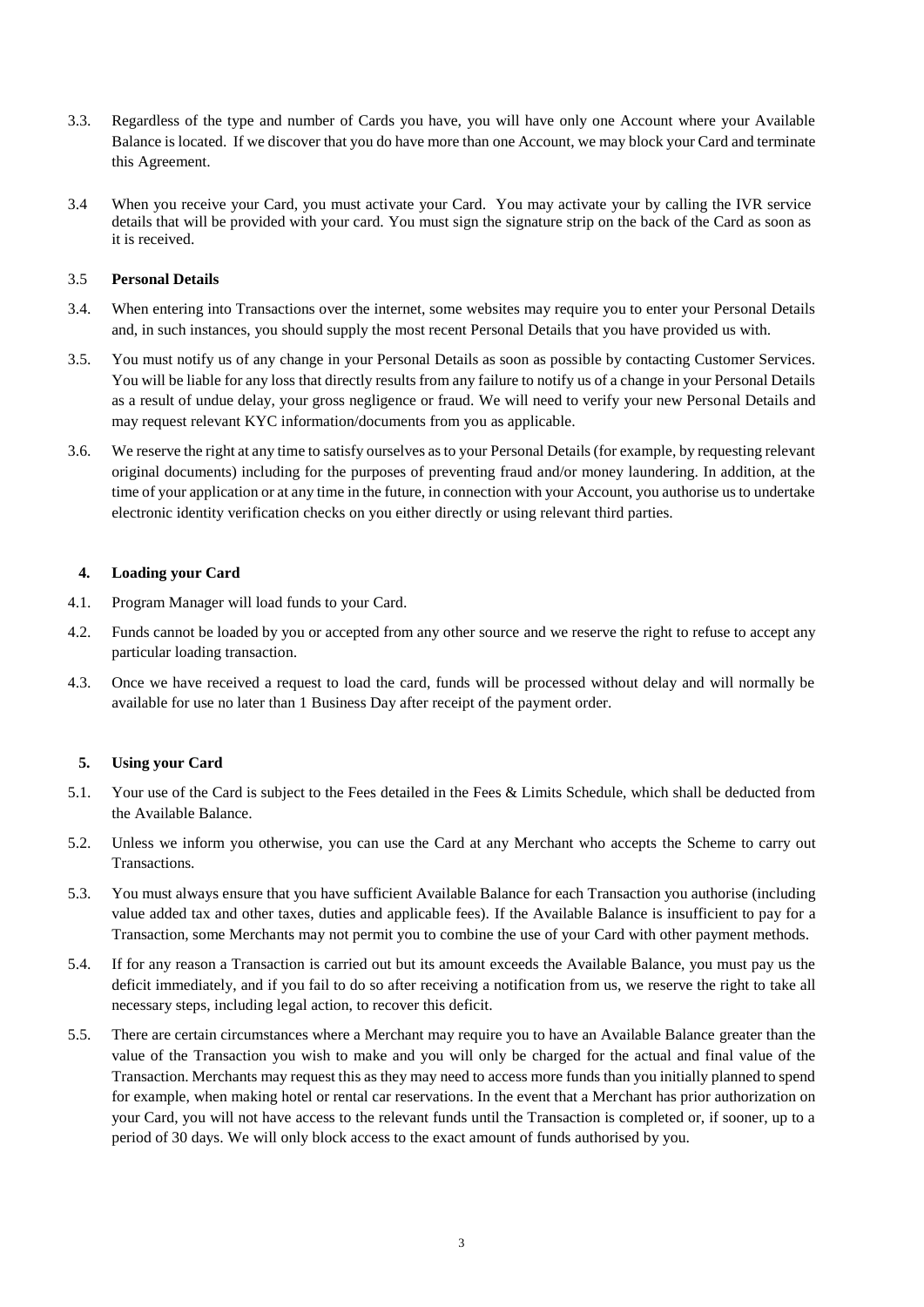- 5.6. Your Card cannot be used where such Merchants are unable to obtain online authorisation that you have sufficient Available Balance for the Transaction (for example, Transactions made on trains, ships, some in-flight purchases and tollbooths. We accept no liability if a Merchant refuses to accept payment using the Card.
- 5.7. You must not use the Card for:
	- pre-authorised regular payments; or
	- Transactions at self-service petrol pumps;
	- gambling; or
	- any illegal purposes.

### **6. Authorising Transactions**

- 6.1. You will need to give your consent to each Transaction so that we can check it is genuine by, where applicable, a) using your PIN or other security code personal to you; b) signing a sales voucher; c) providing the Card details and/or providing any other details personal to you and/or your Card. Once you have given such consent to the Transaction, it will be deemed to be authorised.
- 6.2. The time of receipt of a Transaction order is when we receive it. If a Transaction order is received after 4pm on a Business Day then it will be deemed to have been received on the next Business day.
- 6.3. Once a Transaction has been authorised by you and received by us, it cannot be revoked. Where a Merchant's payment service provider is located within the EEA and the payment services being carried out are in the currency of an EEA Member State, we shall ensure the cash transfer to the Merchant's payment service provider within 4 Business Days following the day on which the Transaction order is received.
- 6.4. Certain Merchants may not accept payments made through the Card and we accept no liability for this: it is your responsibility to check the restrictions of each Merchant.
- 6.5. Your ability to use or access the Card may occasionally be interrupted, for example if we need to carry out maintenance on our systems or websites. Please contact Customer Services to notify us of any problems you are experiencing using your Card or Account and we will try to resolve these as soon as possible.

### <span id="page-3-0"></span>**7. Managing & Protecting Your Account and Card**

- 8.1 You will need a Personal Identification Number (PIN) in order to make payments at a Merchant or cash withdrawals (from an ATM or a bank) with the Card. You will not receive a Personal Identification Number ("PIN") with your Card Account. However, you will be provided a PIN once you have activated your Card with your personal information.
- 8.2 If you forget your PIN, you may retrieve the PIN from the IVR service described above or from your Online Account or by calling Card Service.
- 8.3 You must not give your Card to any other person or allow any other person to use it.
- 8.4 You are responsible for your Account, Card, PIN, Online Account and any related security details and must take all possible measures to keep them safe and entirely confidential. Such measures include (but are not limited to):
	- i. memorising your PIN as soon as you receive it, and destroying the letter or other authorised communication used to transmit it to you;
	- ii. never writing your PIN on your Card or on anything you usually keep with your Card;
	- iii. keeping your PIN secret at all times for example, by not using your PIN if anyone else is watching.
- 8.5 Failure to comply with this condition [7](#page-3-0) may affect your ability to claim any losses in the event that we can show that you have intentionally failed to keep the information safe or you have acted fraudulently, with undue delay or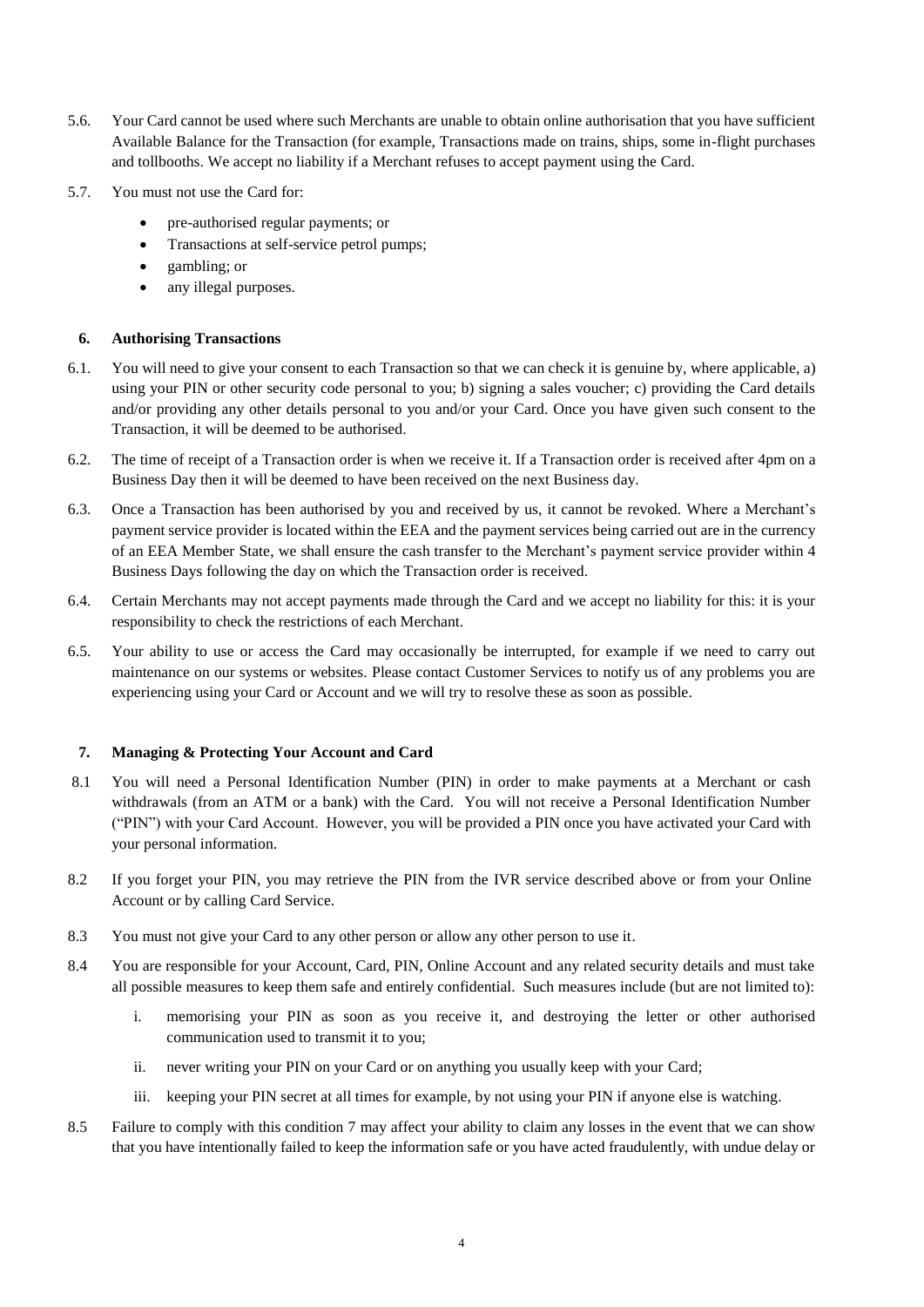with gross negligence. In all other circumstances, your maximum liability shall be as set out below at condition [12.](#page-5-0)

- 8.6 If you believe that someone else knows your Online Account, PIN or Card security details, you must notify us by contacting Customer Services immediately.
- 8.7 In the event that we suspect or believe that your Card may be subject to any fraud or security threats, we will notify you securely via 0191 303 4545
- 8.8 Once your Card has expired or if it is found after you have reported it as lost or stolen you must destroy it by cutting it in two through the magnetic strip.

#### **9 Cancellation**

- 9.1 You may terminate your Card at any time by contacting Customer Services and exercising your redemption rights under condition [10.](#page-4-0)
- 9.2 Once we have received all necessary information from you (including KYC) and all Transactions and applicable fees and charges have been processed and deducted, we will refund any Available Balance to you provided that:
	- i. you have not acted fraudulently or with gross negligence or in such a way as to give rise to reasonable suspicion of fraud or gross negligence; and
	- ii. we are not required to withhold your Available Balance by law or regulation, or at the request of the police, a court or any regulatory authority.
- 9.3 Once your Card and Account have been cancelled, it will be your responsibility to destroy your Physical Card(s).
- 9.4 If, following reimbursement of your Available Balance, any further Transactions are found to have been made or charges or Fees incurred using the Card(s) or we receive a reversal of any prior funding Transaction, we will notify you of the amount and you must immediately repay to us such amount on demand.

#### <span id="page-4-0"></span>**10 Expiry & Redemption**

- 10.1 You will not be able to use your Card following its Expiry Date. This Agreement shall terminate on the Expiry Date stated in Clause 2. Upon expiry of your Card, you will still be able to obtain a refund of any Available Balance in accordance with condition [10.2,](#page-4-1) or you may choose to transfer the remaining funds to a replacement Card by contacting Customer Services.
- <span id="page-4-1"></span>10.2 You can terminate this Agreement, and your funds are available for redemption, by contacting Customer Services at any time. When we process your redemption request, we may require you to provide us with KYC information and/or documents in order to verify your Personal Details in accordance with legal requirements. We may charge a redemption Fee if you request redemption of your Available Balance before, or 12 months after, expiry of this Agreement. Any such Redemption/Close Account Fee is set out in the Fees & Limits Schedule.
- 10.3 We shall have the absolute right to set-off, transfer, or apply sums held in your Account or Cards in or towards satisfaction of all or any liabilities and fees owed to us that have not been paid or satisfied when due.

#### **11 Termination or Suspension of your Card and Account**

- 11.1 We may terminate this agreement at any time:
	- i. by giving you two months' advance notice (provided that you have provided us with an up-to-date email address);
	- ii. with immediate effect if:
		- a. we discover any of the information that you provided to us when you applied for the Card was incorrect or false; or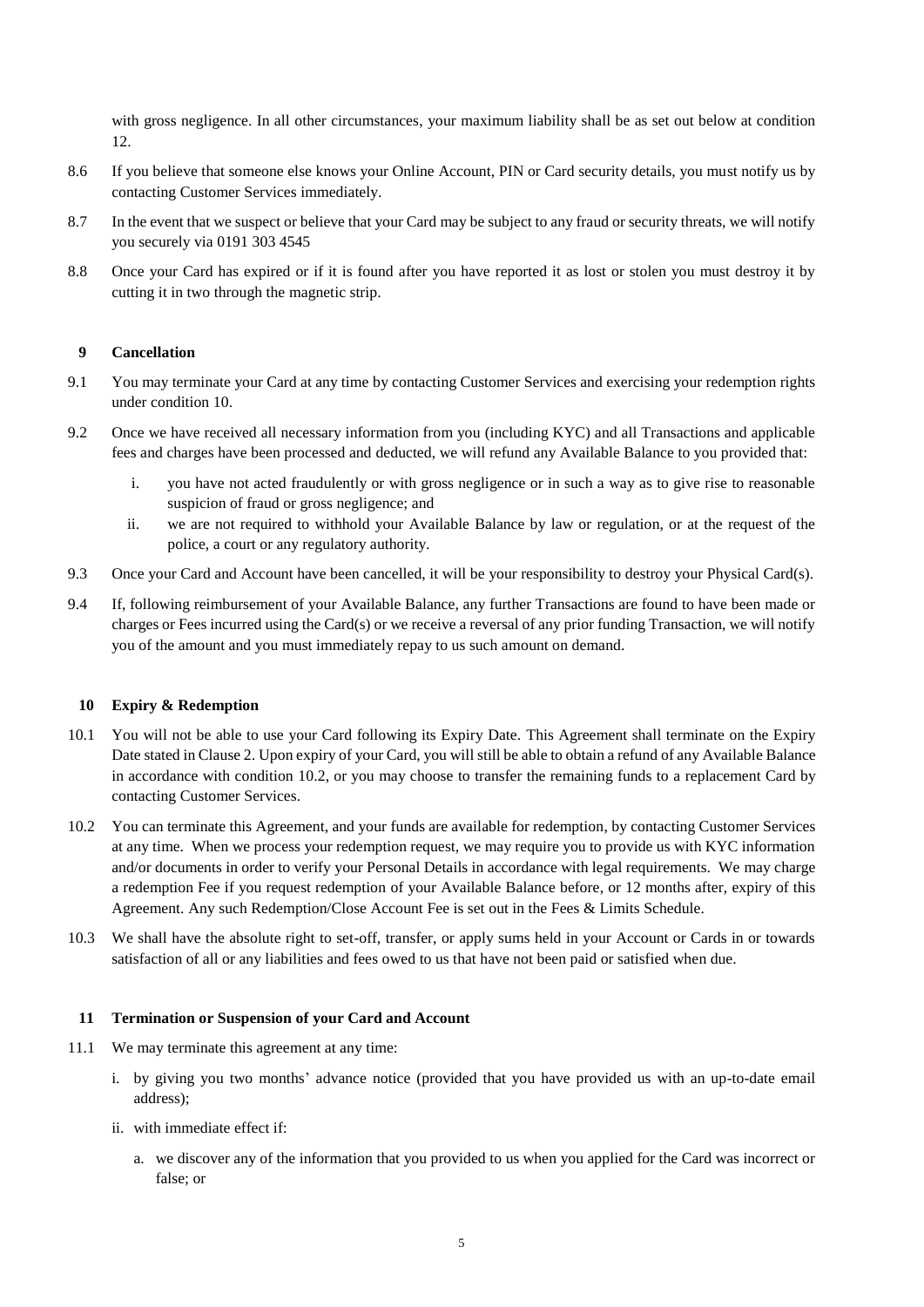- b. you fail to provide the Personal Data necessary for us to comply with our legal obligations as an e-money issuer and to fulfil this Agreement; or
- c. you have breached this Agreement or we have reason to believe that you have used, or intend to use the Card in a grossly negligent manner or for fraudulent or other unlawful purposes or if we cannot process your Transactions due to the actions of third parties.
- 11.2 We can suspend your Card at any time with immediate effect (and until your default has been remedied or the Agreement terminated) if:
	- i. we discover any of the information that you provided to us when you applied for your Card was incorrect; or
	- ii. a Transaction has been declined because of a lack of Available Balance; or
	- iii. we reasonably suspect that the security of the Card has been compromised or that you, or any third party have used, or intend to use the Card in a grossly negligent manner or for fraudulent or other unlawful purposes; or
	- iv. we cannot process your Transactions due to the actions of third parties; or
	- v. you have breached this Agreement.
- 11.3 In the event that we do suspend or terminate your Card then, where lawfully permitted, we shall notify you in advance or as soon as possible afterwards. We may advise anyone involved in the Transaction if a suspension has taken place.

#### <span id="page-5-0"></span>**12 Loss or Theft of your Card.**

- 12.1 You are responsible for protecting your Card as if it were cash in your wallet  $-i$  if it is lost or stolen, you may lose some or all of the money on your Card unless you contact us as specified in this condition.
- 12.2 You must contact us without delay by calling us on our 24-hour lost and stolen card helpline 0191 303 4545 I f you know or suspect that a Card is lost, stolen, misappropriated or subject to unauthorised use or that the PIN or any Card related security details is known to an unauthorised person or you think that a Transaction has been incorrectly executed.
- 12.3 You shall be liable for up to a maximum of €50 of losses due to unauthorised Transactions made before you informed us about the theft, loss or misappropriation of the Card. If our investigations reveal that you authorised a disputed Transaction or that you acted fraudulently or that you negligently or with intent breached the terms of this Agreement (for example, by not keeping your Card or PIN safe), you may be liable for any loss we suffer due to use of the Card.
- 12.4 Once a loss, theft or unauthorised use of your Card is reported, use of the Card shall be blocked to avoid further losses.
- 12.5 Replacement Cards will be sent to the most recent address you have provided and will be subject to a Fee.
- 12.6 You agree to cooperate with our agents, any supervisory authority, the police and us if your Card is lost, stolen or if we suspect fraudulent use of the Card.
- 12.7 In the event that you inform us of any unauthorised or incorrectly executed Transaction without undue delay, or in any event no later than 13 months after the debit date, we will refund the amount immediately unless we have any reason to believe that the incident may have been caused by a breach of this Agreement, through gross negligence or we have reasonable grounds to suspect fraud.
- 12.8 In the event of a non-executed or defectively executed Transaction, we will make immediate efforts to trace the Transaction and will notify you of the outcome. We will not charge you for such efforts. In the event that we are liable for such Transaction, we will refund the amount, together with the amount of any resulting charges to which you may be subject, without undue delay.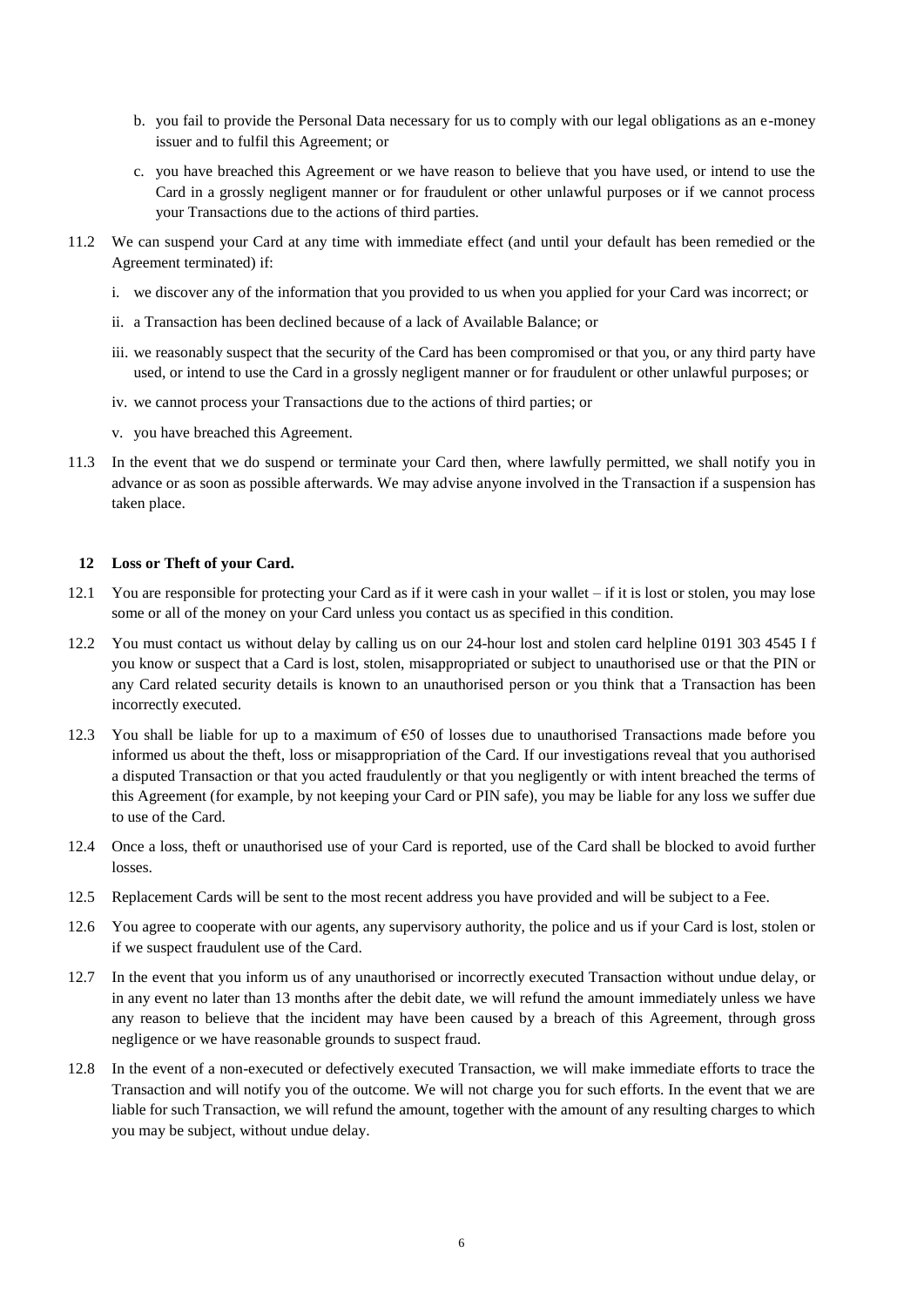- 12.9 In the event that a Transaction that was executed within the EEA arrived later than it should have according to the terms of this Agreement, you may request that we contact the receiving payment institution to ask them to treat it as if it was made on time.
- 12.10 In the event that a Transaction is made which is initiated by a Payee (for example, a recurring payment which you have authorised), we will provide a refund of that amount, subject to clause 12.11, only in circumstances where you can prove that:
	- 12.10.1 the exact Transaction amount was not specified when you authorised the payment; and
	- 12.10.2 the amount of the Transaction exceeds the amount that you could have reasonably expected, taking into account your previous spending pattern, the terms of this Agreement and the relevant circumstances of the case.
- 12.11 The refund referred to in 12.10 will not be provided if:
	- 12.11.1 the amount relates to currency exchange fluctuations; or
	- 12.11.2 you have given your consent to execute the Transaction directly to us; or
	- 12.11.3 information on the Transaction was provided or made available in an agreed manner to you at least 4 weeks prior to the due date of the Transaction; or
	- 12.11.4 you request the refund from us later than 8 weeks from the date on which it was debited.

#### 13 **Payment Disputes**

- 13.1 If you dispute a Transaction that you have authorised, and which has been processed on your Card, you should settle this with the person you bought the goods or services from; we are not responsible for the quality, safety, legality or any other aspect of goods or services purchased with your Card.
- 13.2 If your dispute with a Merchant relating to a Transaction cannot be resolved you should contact us at Customer Services, and we will attempt to assist you as far as is reasonably practicable.
- 13.3 If you have reason to believe that a Transaction was carried out without your consent or in error, you may ask us to investigate the Transaction. If we investigate the Transaction, the disputed amount will be unavailable to spend until our investigation is complete and if we receive information that proves the Transaction was genuine, this will be deducted from your Available Balance and we may charge you an investigation fee. If you do not have sufficient Available Balance, you must repay us the amount immediately on demand.

#### **14 Foreign Exchange**

- 14.1 If you use your Card in a currency other than the currency in which your Card is denominated, the amount deducted from your Available Balance will be the amount of the Transaction converted to your Account currency using a rate set by the Scheme on the date the Transaction is processed. Exchange rates can fluctuate and they may change between the time a Transaction is made and the time it is deducted from your Available Balance. You agree that any change to the exchange rate may be applied immediately and without notice to you. You may also be charged a foreign exchange Fee as set out in the Fees & Limits Schedule.
- 14.2 Please refer to the following Scheme websites (as applicable) for more information on the applicable exchange rates:

<https://www.mastercard.com/global/currencyconversion/index.html>

<http://www.visaeurope.com/making-payments/exchange-rates>

#### **15 Our Liability**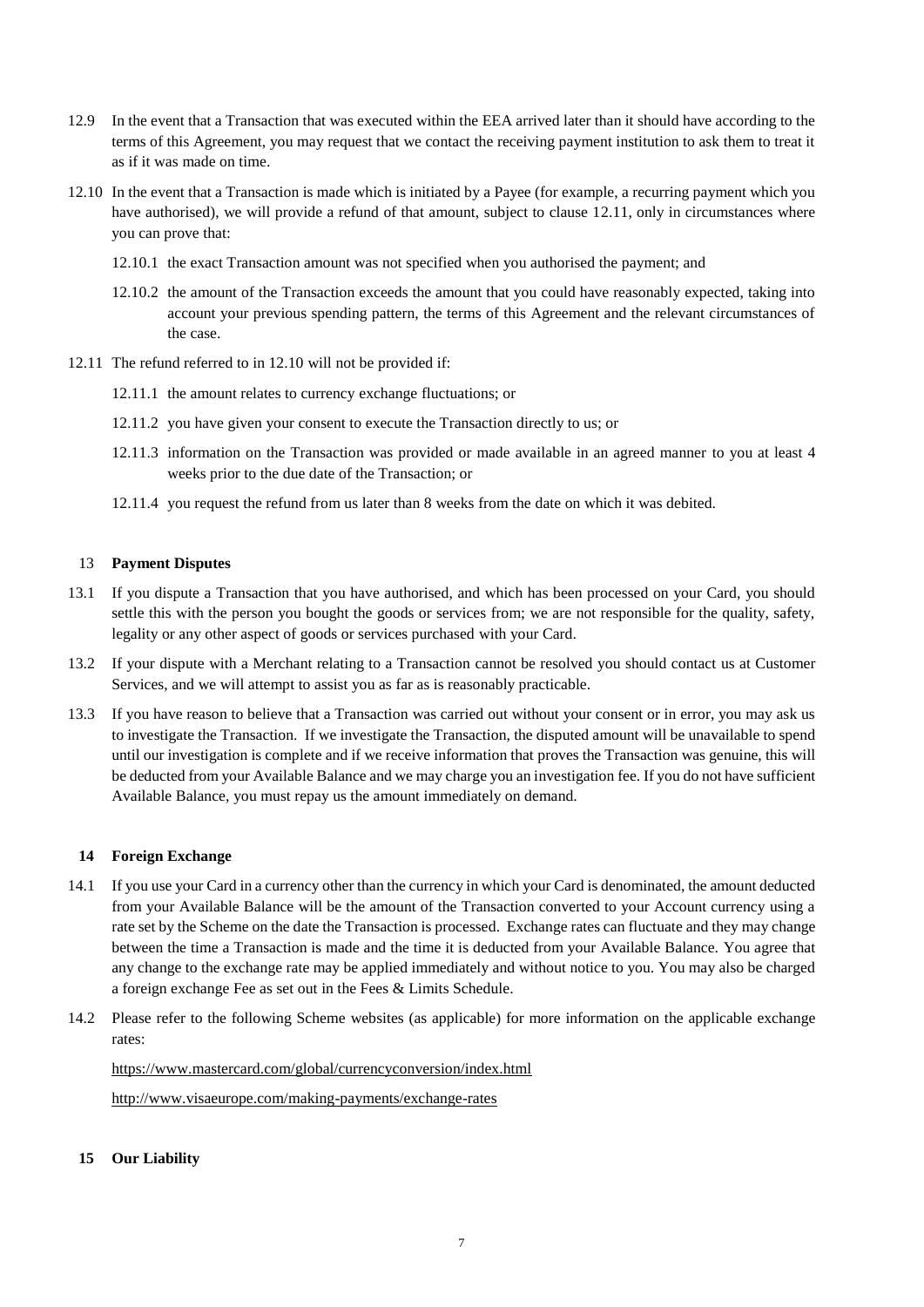- 15.1 We shall not be liable for any loss arising:
	- i. from any default resulting directly or indirectly from any cause beyond our control, including but not limited to, a lack of funds and/or failure of network services at ATMs, maximum withdrawal limits set by ATM operators and failure of data processing systems;
	- ii. from any loss of profits, loss of business, or any indirect, consequential, special or punitive losses;
	- iii. from any use of this Card that is contrary to this Agreement;
	- iv. for goods or services that are purchased with the Card; and
	- v. for any damages due to loss, fraud or theft that you have reported to us 13 months after the event.
- 15.2 We will not be liable to you if your contact details have changed and you have not told us.
- 15.3 Where the Card is faulty due to our default, our liability shall be limited to replacement of the Card;
- 15.4 Where sums are incorrectly deducted from your Available Balance due to our default, our liability shall be limited to payment to you of an equivalent amount.
- 15.5 Nothing in this Agreement shall exclude or limit our liability for death or personal injury resulting from our negligence or fraud.
- 15.6 To the extent permitted by law, all conditions or warranties implied by law, statute or otherwise are expressly excluded.
- 15.7 The above exclusions and limitations set out in this paragraph shall apply to any liability of our affiliates such as the Schemes, and other suppliers, contractors, distributors and any of their respective affiliates (if any), to you, which may arise in connection with this Agreement.

### 16 **Complaints**

- 16.1 Should you wish to make a complaint about your Card and/or Account, you may contact Customer Services by email to submit details of any such complaint.
- 16.2 Upon our receipt of your emailed complaint, we shall endeavour to respond to you as quickly as possible but in any event we shall reply to you by email and (where applicable) by phone call within 15 Business Days.
- 16.3 If, having received a response from our Customer Services team, you are unhappy with the outcome you can escalate your complaint to TPL's Complaints Department by writing to [complaints@transactpaymentslimited.com](mailto:complaints@transactpaymentslimited.com)
- 16.4 If TPL's Complaints Department is unable to respond to your complaint immediately, you will receive confirmation that your complaint has been received and a formal investigation will be conducted. You will receive a formal response of their findings within 35 Business Days of your complaint.
- 16.5 We will make every effort to reach a resolution to your complaint and will fully explain the reasoning behind our decision.
- 16.6 In the unlikely event that we are unable to resolve your issue to your satisfaction you have the right to refer your complaint to the Financial Services Commission at: Payment Services Team, Financial Services Commission, PO Box 940, Suite 3 Ground Floor, Atlantic Suites, Europort Avenue, Gibraltar or email [psdcomplaints@fsc.gi.](mailto:psdcomplaints@fsc.gi)

16.7

### 17 **General Communication**

- 17.1 Any communication from us to you will be given via the Website or by notification on your Online Account or by email or mobile device (using the latest contact details with which you have provided us).
- 17.2 You may contact us via Customer Service, the details of which are set out in clause 1.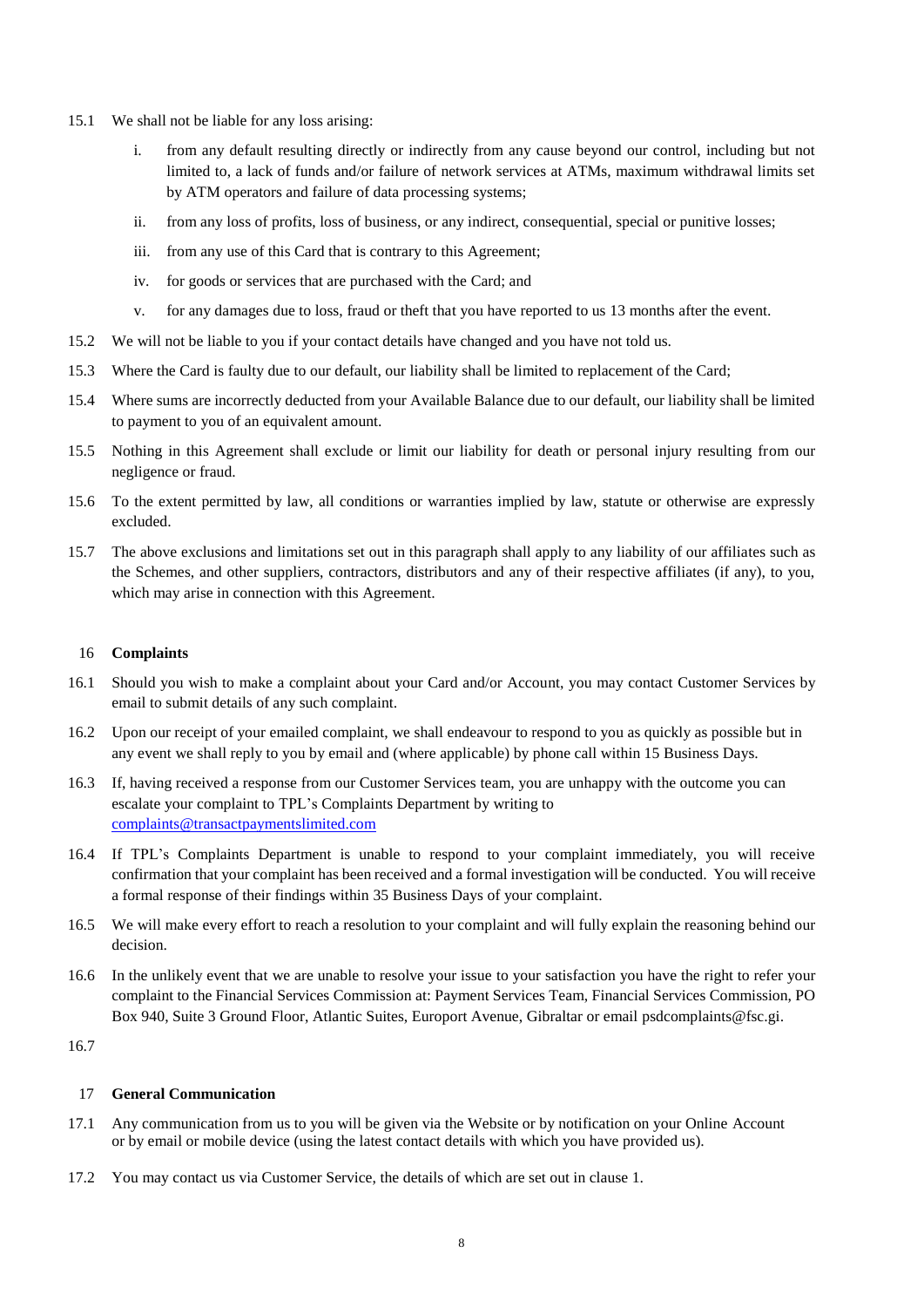### 18 **Personal Data**

- 18.1 TPL is the Data Controller of your Personal Data associated with the application for and use of this Card and will collect certain information about the purchaser and the users of the Card in order to operate the Card program. Your provision of your Personal Data and our processing of that data is necessary for each of us to carry out our obligations under this Agreement. At times, the processing may be necessary so that we can take certain steps, at your request, prior to entering into this Agreement. If you fail to provide the Personal Data which we request, we will take steps to terminate this Agreement in accordance with clause  $11.1(i)(b)$  above.
- 18.2 We will manage and protect your personal data in accordance with all applicable data protection laws. For full and comprehensive information about when and why we collect personal information about you, how we use it and the conditions under which we may disclose it, please refer to our **Privacy Policy** which is provided to you at the time we collect your Personal Data.

#### 19 **Changes to the Terms and Conditions**

- 19.1 We may update or amend this Agreement at any time on at least 2 months' advance notice, will shall be given on the Website and by notification on your Online Account, by e-mail or mobile device (using the latest contact details you have you have provided us with).
- 19.2 If you do not agree with the changes to the Agreement, you may at any time within the 2 months' notice period terminate your Agreement in accordance with condition [10](#page-4-0) and can redeem any unused Available Balance at that time without incurring a Fee. You will be deemed to have accepted any change to this Agreement unless you notify us before the proposed date of the change.
- 19.3 If any part of this Agreement is inconsistent with any regulatory requirements, then we will not rely on that part but treat it as if it did actually reflect the relevant regulatory requirement. If we need to make operational changes before we can fully comply with the new regulatory requirement, we will make those changes as soon as reasonably practical.

### **20. Language**

The English language version of this Agreement and of any communications and Website content will prevail over any other language version which we may issue from time to time.

#### 21 **Miscellaneous**

- 21.1 This Agreement is governed by Gibraltar law and you agree to the non-exclusive jurisdiction of the courts of Gibraltar.
- 21.2 Any delay or failure to exercise any right or remedy under this Agreement by us shall not be construed as a waiver of that right or remedy or preclude its exercise at any subsequent time.
- 21.3 The Card is a payment service product and not a deposit or credit or banking product and, as such is not governed by the Deposit Security Scheme of Gibraltar. However, we will safeguard your funds so that they are protected in accordance with applicable law if we become insolvent.
- 21.4 If any provision of this Agreement is deemed unenforceable or illegal, the remaining provisions will continue in full force and effect.
- 21.5 You may not assign or transfer any of your rights and/or benefits under this Agreement and you shall be the sole party to the contract between us. You will remain liable until all Cards issued to you are cancelled or have expired and all sums due under this Agreement have been paid by you in full. We may assign our rights and benefits under this Agreement to a third party and may subcontract any of our obligations under this Agreement.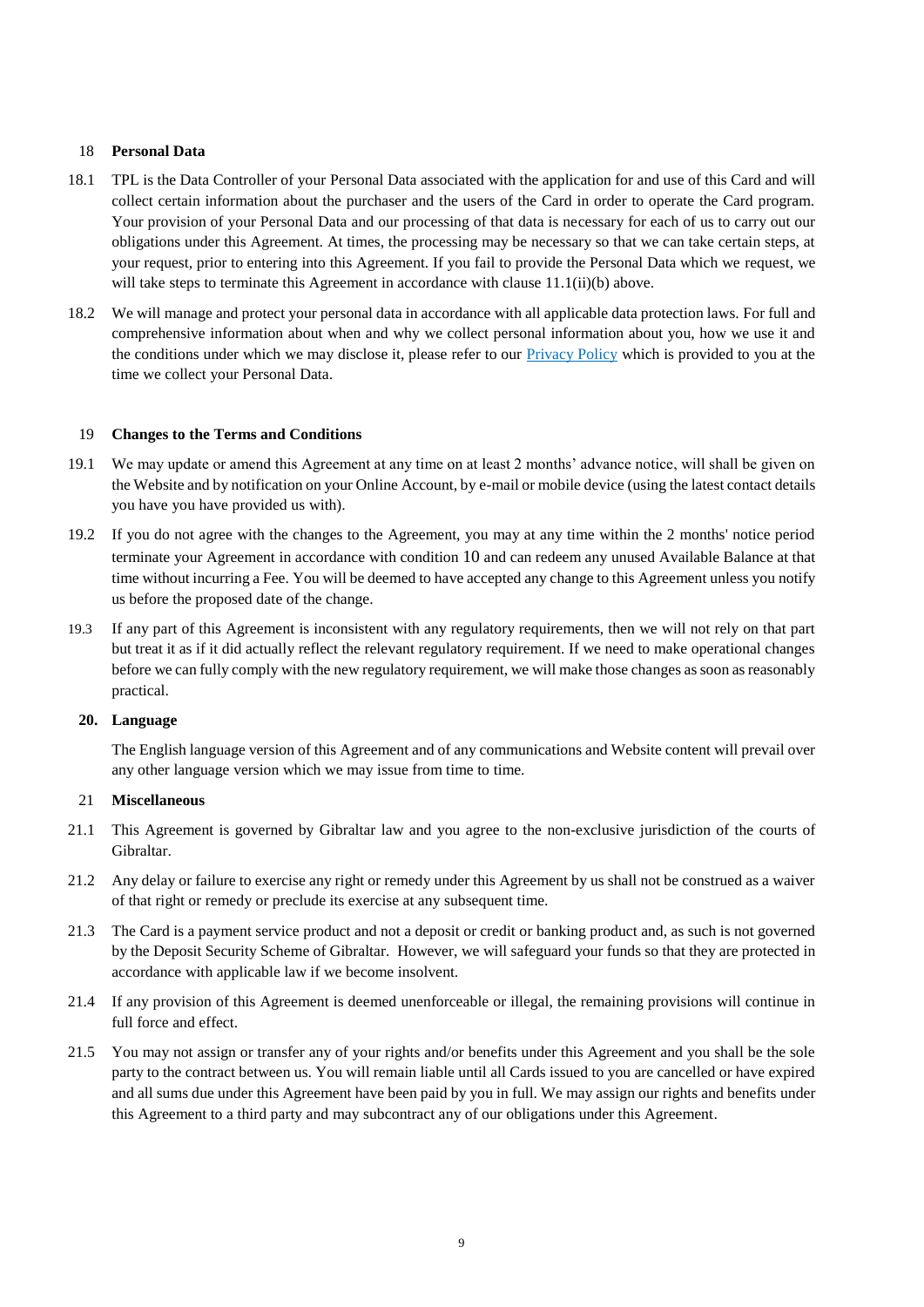# **Fees and Limits Schedule**

**These fees shall apply to all Customers commencing on 1st November 2020**

| <b>Fee Type</b>                     | <b>GBP</b> |
|-------------------------------------|------------|
| <b>ATM Withdrawal</b>               | 1.00       |
| <b>International ATM Withdrawal</b> | 1.00       |
| <b>Currency Conversion</b>          | 3%         |

## **LOAD LIMITS**

| <b>Limit Type</b>      | <b>GBP</b> |
|------------------------|------------|
| <b>Max Load Count</b>  | N/A        |
| in a year              |            |
| Max. Load Value        | £10,000    |
| in a year              |            |
| <b>Max. Load Value</b> | £1,500     |
| Per Dav                |            |
| <b>Max. Load count</b> | 30         |
| Per Dav                |            |
| <b>Max Load Value</b>  | £1,500     |
| <b>Per Transaction</b> |            |
| Min Load value         | £1.00      |
| <b>Per Transaction</b> |            |

# **ATM LIMITS**

| <b>Limit Type</b>      | GBP     |  |
|------------------------|---------|--|
| <b>Max ATM Count</b>   | N/A     |  |
| in a year              |         |  |
| <b>Max. ATM Value</b>  | £10,000 |  |
| in a year              |         |  |
| <b>Max. ATM Value</b>  | £300    |  |
| Per Day                |         |  |
| Max. ATM count         | 30      |  |
| Per Day                |         |  |
| <b>Max ATM Value</b>   | £100    |  |
| <b>Per Transaction</b> |         |  |
| Min ATM value          | £10.00  |  |
| <b>Per Transaction</b> |         |  |